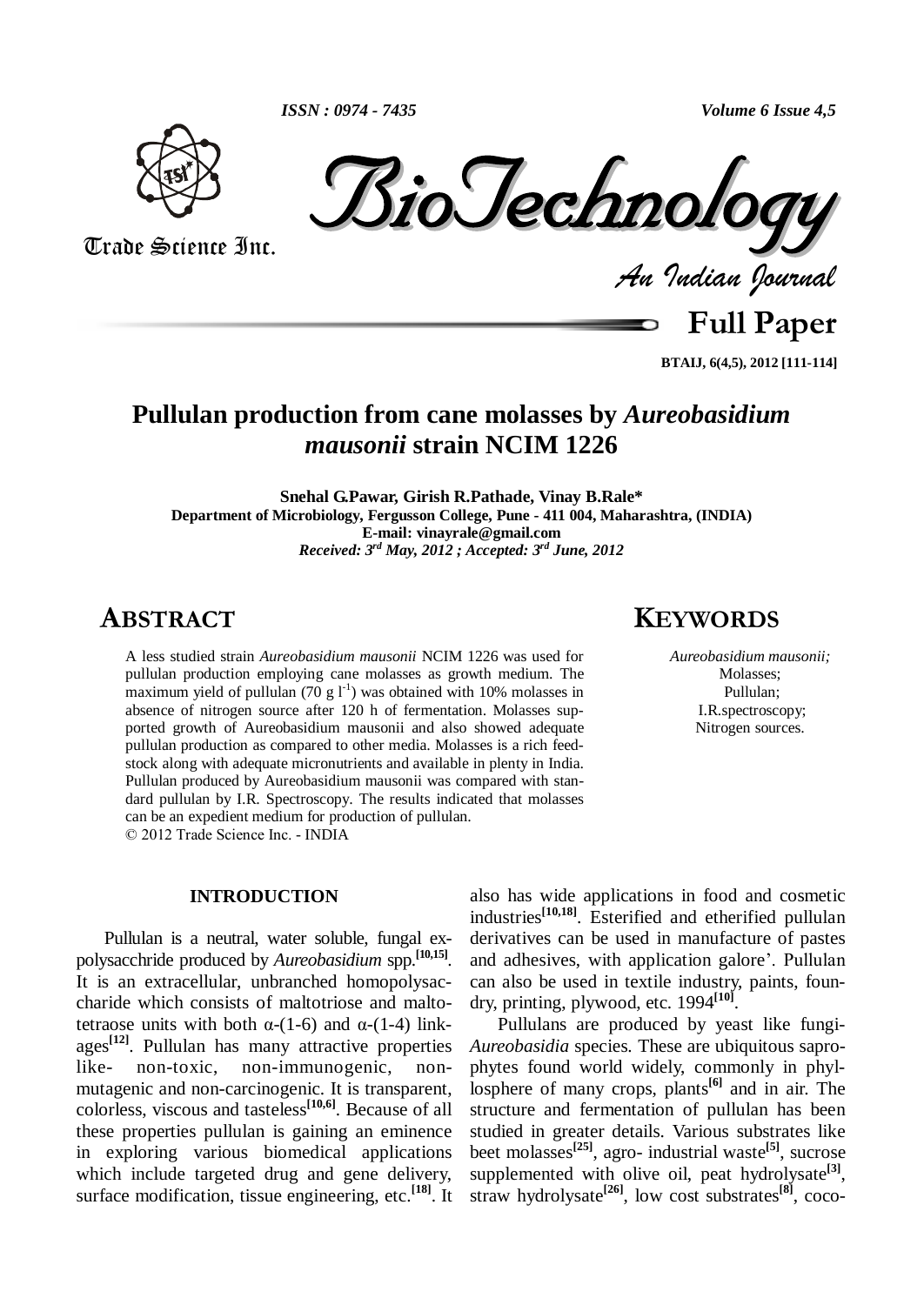## **Full Paper**  $\subset$

nut by-products **[9]**, jagerry, brewery waste, hydrolysed potato starch waste **[4]**, fuel ethanol by products, carob pod<sup>[19]</sup>, deproteinized whey su **[20,21]**,cassava starch residue **[17]**, lactose, various industrial by-products and agricultural wastes **[1]**, various carbon sources **[2]**, starch hydrolysate **[23]**, sucrose supplemented with soyabean oil<sup>[22]</sup>, spent wash **[14]** have been used to grow *Aureobasidia* and to produce pullulan.

Amongst the above substrates some investigations involved non-conventional practices like adaptation technique and mixed culture system **[20,21]**, high cell density inoculation (HCDI) - two stage batch fermentation<sup>[1]</sup>, etc. Pretreatment was l required for some substrates like beet molasses **[25]**, peat hydrolysate **[3]**, starch hydrolysate **[23]**, hydrolysed potato starch waste **[4]**, fuel ethanol by products<sup>[11]</sup> etc. In some instances, nutrient supplements were incorporated into these substrates in the form of corn steep liquor,  $(NH_4)_2PO_4$ , and  $K_2 H PO_4^{[3]}$ . Many of these publications revolved no on various parameters like pH **[7,9,19,20,21]** sugar con centrations **[2,20,21,25]**, biomass production **[20,21,5,9,19]**, fermentation time<sup>[7,9]</sup>, etc. to opimize conditions for pullulan production.

Of the known 15 species of *Aureobasidia, Aureobasidium pullulans* is the most studied while *Aureobasidium mausonii* is the least. Known literature indicates paucity on the use of molasses. Therefore, we attempted to explore *Aureobasidium mausonii-*molasses combination.

#### **EXPERIMENTAL**

#### **Organism**

250 ml flasks, sterilized at  $121^0$ C for 15 min. Subsequent to inoculation, flasks were incubated at  $(30 \pm 2^0$ C for 48 hours on a rotary shaker *An*(150 rpm). *Aureobasidium mausonii* (NCIM 1226*)* was obtained from National Collection of Industrial Microorganisms, (NCIM), National Chemical Laboratory, Pune 411008. Organism was maintained on Potato Dextrose Agar slants and grown on sterilized Potato Dextrose Broth; distributed in min.Subsequent to inoculation, flasks were incu bated at  $(30 \pm 2^{0}C)$  for 48 hours on a rotary shaker

#### **Feed stock**

Cane molasses was obtained from Yashwan-



trao Sahakari Sakhar Karkhana (YSSK) Ltd., Theur. District-Pune. Whenever required it was supplemented with various nitrogen sources (ammonium chloride, ammonium sulfate, and potassium nitrate) at a concentration of 0.25g/100ml and appropriate controls were kept. Supplemented molasses was distributed into flasks (50ml per 250 ml flask) and sterilized at  $121^{\circ}$ C for 15 min. Inocula of *Aureobasidium mausonii* were pre pared as above and inoculated into molasses containing flasks at 5%v/v.

Typical pre-and post-fermentation analyses were done for necessary comparisons. Total car bohydrate was estimated using Anthrone method.<br>Estimation of nitrogen content was done by<br>Nessler's method<sup>[13]</sup>. After fermentation contents Estimation of nitrogen content was done by Nessler's method<sup>[13]</sup>. After fermentation contents were centrifuged at 6000 rpm using cooling centrifuge at  $4\n-6$ <sup>o</sup>C for 20min. Residues were washed and dried at  $105^{\circ}$ C for 18-20 hours to a constant dry weight. Ethyl acetate was added to super natant and kept at room temperature overnight. Ethyl acetate was removed and ethanol was added (1:1proportion) and kept overnight. The mixture was centrifuged at 6000 rpm for 20 min. The resi due was dried to a constant dry weight at 60<sup>0</sup>C<br>and considered as pullulan. Supernatant was dried<br>for estimation of residual sugar by Anthrone's and considered as pullulan. Supernatant was dried method. Pullulan present in residue was analyzed for confirmation and comparison with standard pullulan (Hayashibara Co.Ltd.Okayama.Japan.) using I.R. Spectroscopy (FTIR Schimatzu).

#### **ABBEREVIATIONS**

- ml :milliliter;
- : degree centigrade;
- Rpm : rotation per minutes
- I.R. : Spectroscopy Infra red spectroscopy.
- $v/v$  : volume by volume.
- : weight by volume
- $\mathrm{g}\,$   $\mathrm{l}^{\text{-1}}\,$  : :gram per liter.

#### **RESULTS & DISCUSSION**

In the present study it was observed that initial carbohydrate and nitrogen contents were 50 g  $1^{-1}$ and  $1 \text{ g } l^{-1}$  respectively. After complete fermentation (120 hours); good growth of *A. mausonii* was observed on molasses. *A. mausonii* produced pul-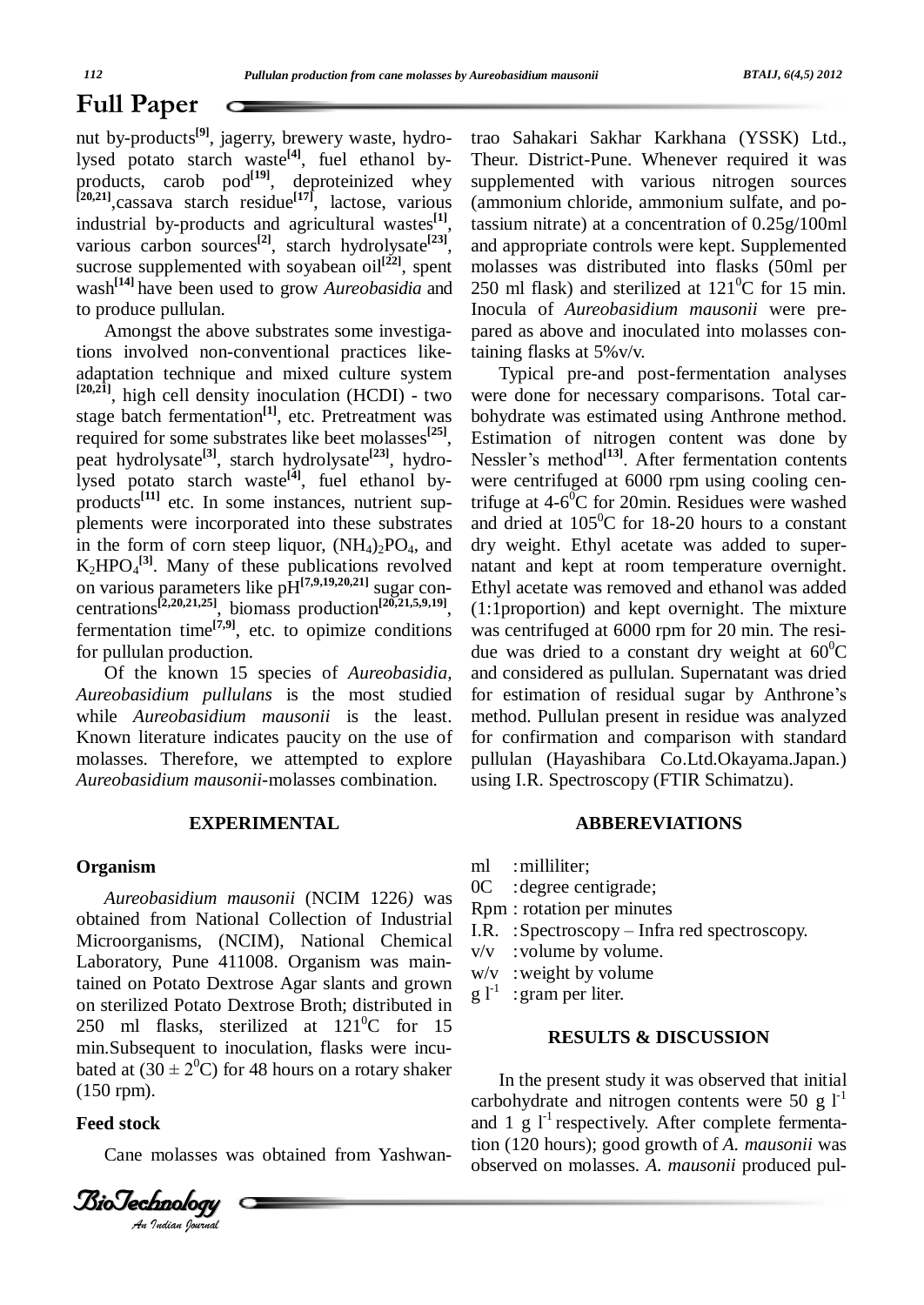**Paper**

**TABLE 1 : Biomass and pullulan production characthe thenth is considered.**<br>**teristic** of *Aureobasidium mausonii* using molasses – **based medium.**

| <b>Nitrogen</b><br>source(0.25%w/v) (g $l^{-1}$ , dry weight) (g $l^{-1}$ , dry weight) | <b>Cell biomass</b> | Pullulan | <b>Total residual</b><br>sugar(g $l^{-1}$ ) |
|-----------------------------------------------------------------------------------------|---------------------|----------|---------------------------------------------|
| Ammonium chloride                                                                       | 10                  | 51       | $2.4*$                                      |
| Ammonium sulphate                                                                       | 35                  | 65       | 2.8                                         |
| Potassium nitrate                                                                       | 20                  | 41       | 2.8                                         |
| control                                                                                 | IO                  | 70*      |                                             |

lulan on molasses with concomitant appreciable fall in carbohydrate and nitrogen content of molasses (85% and traces, respectively). Pullulan and biomass produced using variables at the end of fermentation are presented in TABLE 1.

We observed that in molasses- based media, *A. mausonii* showed maximum production of pullulan in absence of nitrogen support  $(70g I<sup>-1</sup>)$ . Residual sugar was the least  $(2.4mg l<sup>-1</sup>)$  when ammonium chloride was added. I.R. Spectroscopy data confirmed that exopolysacchride produced by *A. mausonii* was indeed pullulan as confirmed by comparison of wave numbers of standard and sample.

Our work confirmed that on molasses based medium pullulan production was to the tune of 70 g l -1 using *A. mausonii* as a novel candidate organism. As mentioned earlier, a variety of substrates have been used previously. Pullulan yield data on these substrates varied e.g., beet molasses- 19 g  $1<sup>-1</sup>$ <sup>[25]</sup>, olive oil and sucrose- 51.1 g  $l^{-1[7]}$  peat hydrolysate- 12-14 g l -1**[3]**, low cost substrate- 80 g l -1**[8]**, coconut by-products- 58 g  $1^{-19}$ , jagerry- 51.1 g  $1^{-1}$  $[24]$ , brewery waste- 6 g  $l^{\text{-}I[20,21]}$ , hydrolysed potato starch waste-  $87gl^{-1[4]}$ , carob pod- 6.5 g  $l^{-1[19]}$ , de-<sup>[24]</sup>, brewery waste- 6 g  $I^{I[20,21]}$ , hydrolysed potato starch waste- 87g<sup>1-1[4]</sup>, carob pod- 6.5 g  $I^{1[19]}$ , de-<br>proteinized whey 11.0  $\pm$  0.5g  $I^{1[20,21]}$ , cassava starch residue-  $27.5$  g  $1^{-1}$ <sup>[17]</sup>, various industrial byproducts and agricultural wastes-  $65.3$  g  $1^{-1}$ <sup>111</sup> and starch hydrolysate  $15 g \int_1^1$ <sup>[23]</sup>.

Some of these substrates did require supple- [5] mentation, e.g. clarified cane molasses (10% sug ars), potato starch waste (3%), enzyme hydrolyzed sweet whey  $(5\% \text{ lactose}) + 0.05\% \text{ glutamic})$  $+$  0.298% KH<sub>2</sub>PO<sub>4</sub> and hydrolyzed rice straw  $(4\%) + 1\%$  sucrose<sup>[1]</sup>. The present study using 10% cane molasses indicates that in the absence of any nitrogen source growth of *A. mausonii* and a maximum of 70 g  $1^1$  of pullulan can be produced. Nitrogen supplements did not enhance

yields. On the contrary, nitrogen additions shift the process in favor of biomass rather than pullulan. Literature indicates that the highest concentration of pullulan obtained so far is with using cashew fruit juice  $(90.5, g l^{1})^{[5]}$ .

Ð

Availability of approximately 1% nitrogen and 48 % of sugars along with other essential minerals like ash, potassium, chloride, magnesium, sulfur, sodium, copper, iron etc. in molasses appears as wholesome as compared to other feed stocks. However, it does contain some impurities. All the same, pretreatments do help substantially. We conclude that molasses- based media were eco nomical and expedient.

## **ACKNOWLEDGEMENT**

We are thankful to the authorities for providing facilities to work at Department of Microbiol ogy, Fergusson College, Pune- 411004. We wish to thank Hyashibara Co.Ltd. Okayama, Japan for providing pure pullulan. We also thank Dr. Miss. Shobhana Bhide, Department of Biochemistry, Fergusson College for various analyses and to Sanjog Nagarkar, Department of Chemistry, Uni versity of Pune, for helping us with IR analyses.

#### **REFERENCES**

- **[1]** A.M.Abdel Hafez, Hemmat M.Abdelhady, M.S.Sharaf, T.S.El-Tayeb; Journal of Applied Sciences Research, **3(11)**, 1416-1425 **(2007)**.
- **[2]** B.J.Catley; Applied Microbiology, **22(4)**, 641- 649 **(1971)**.
- **[3]** M.Boa Jacques, Leduy Anh; Applied and Environmental Microbiology, **48(1)**, 26-30 **(1984)**.
- **[4]** Christian Barnetta, Alan Smitha, Bernard Scanlona; Cleanthes J.Israilides Carbohydrate Poly mers. **38**, 203-209 **(1999)**.
- **[5]** C.Israilides, B.Scanlon A.Smith, S.E.Harding, K.Jumel; Carbohydrate Polymers **25(3)**, 203-209 **(1994)**.
- BioTechnologyEnzyme Microb.Technol., **14**, 514-527 **(1992)**. [6] M.S.Deshpande, Vinay B.Rale, M.James; Lynch
- **[7]** F.Youssef, C.G.Biliaderis, T.Roukas; Applied Biochemistry and Biotechnology, **74(1)**, 13-30 **(2010)**.
- *I.R.Manikkadan*,<br>*Jogy, 7(2), 317-322*<br>*I.R.Manikkadan*,<br>*BioJechnology* K.Thirumavalavan, R.Dhanasekar; Biotechnology, **7(2)**, 317-322 **(2008)**.
- [9] K.Thirumavalavan,